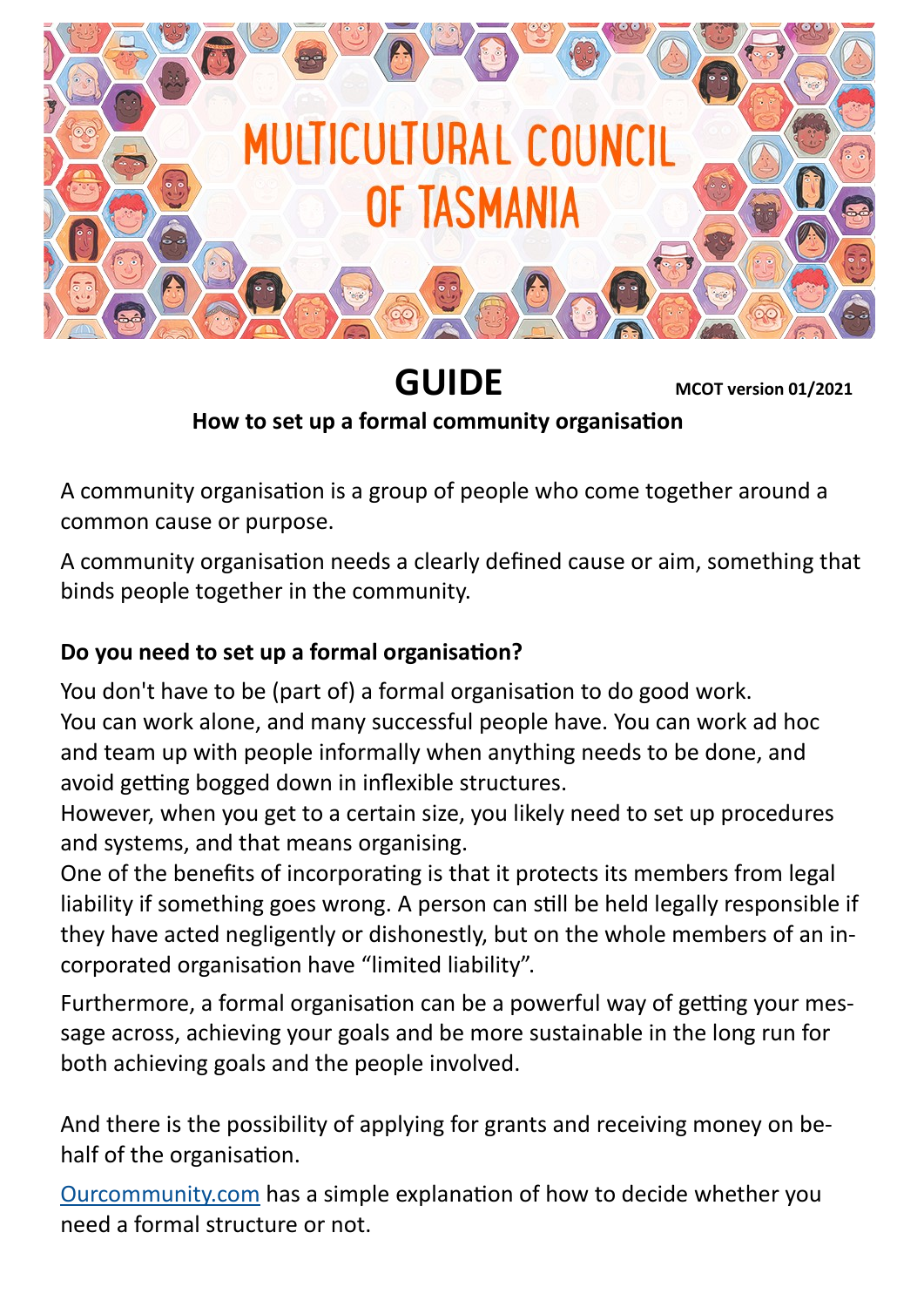# **Type of organisations**

If you want your organisation to have a legal status, you have a number of options.

- a co-[operative society](http://www.ourcommunity.com.au/management/view_help_sheet.do?articleid=2102)
- [a company limited by guarantee](http://www.ourcommunity.com.au/management/view_help_sheet.do?articleid=2104)
- [an incorporated association](https://www.ourcommunity.com.au/management/view_help_sheet.do?articleid=14)

Please click any of the options listed above, for more information about the various legal forms via the website [www.ourcommunity.com.au](http://www.ourcommunity.com.au)

In summary, all of these forms have their advantages and disadvantages.

Unless your organisation is very big indeed, or carries on a lot of business, your best option will probably be to become an incorporated association.

So in this booklet we will focus on establishing an Incorporated Community Association.

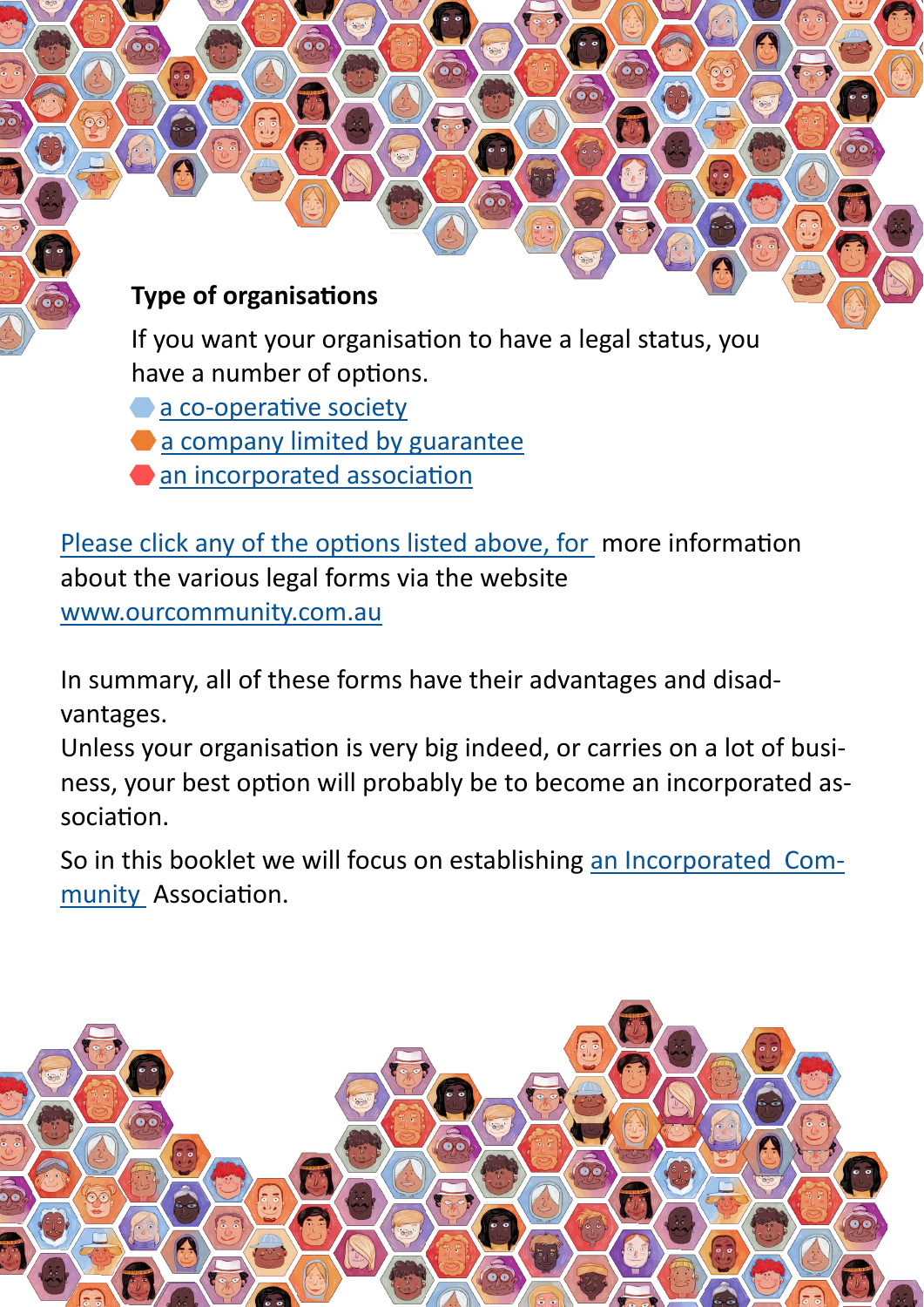#### **What is an Association?**

An association is a type of not for profit organisation. A not for profit organisation operates by taking money they receive from grants, sponsorship, donations, goods, services, and cycling them back into the organization to further achieve their missions.

In contrast, for-profit businesses distribute profits to the shareholders and investors of the organization.

### **What is Incorporation?**

Incorporation is a system of State Government or Territory registration that gives an association certain legal advantages in return for accepting certain legal responsibilities. An incorporated association receives recognition as a legal entity separate from its members and offers some protection for office holders from any debts or liabilities incurred by the group.

## **How to become an Incorporated Community Association in Tasmania?**

In order to be eligible to be an incorporated association in Tasmania, you must you must be a not-for-profit organisation with one of the following purposes:

- for a religious, educational, benevolent or charitable purpose, v
- for the purpose of providing medical treatment or attention,
- **for the purpose of promoting or encouraging literature, science or art,**
- for the purpose of recreation or amusement,
- for the purpose of establishing and managing a community centre,
- for the purpose of administering superannuation schemes, v
- for promoting any of the foregoing or similar purposes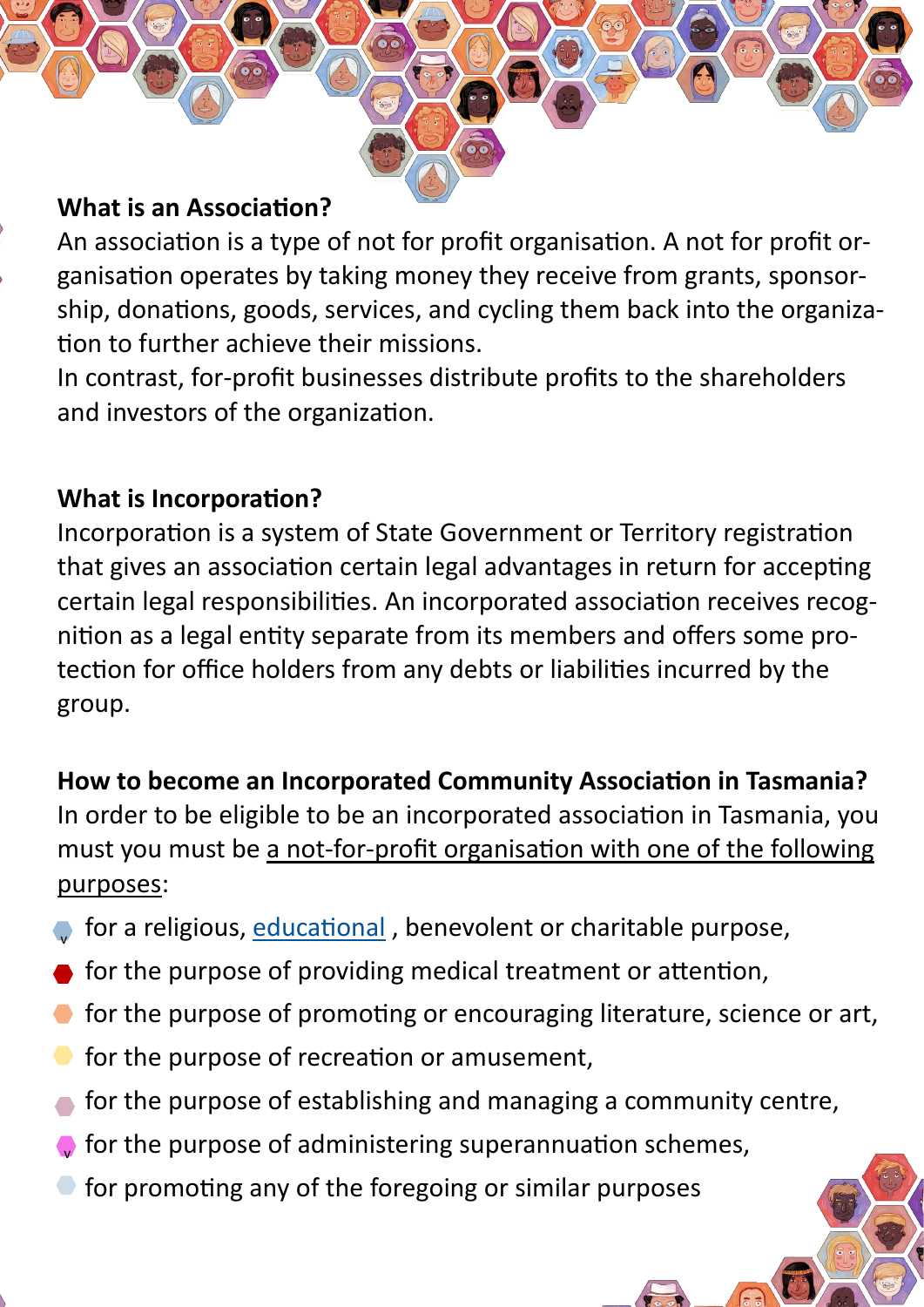### **To become an Incorporated Community Association you need:**

### **A name for the association**

You probably already have a name, but you now have to check the name you've chosen to make sure that it hasn't already been taken by another organisation. You will need to check the public register of names held by the Department of Consumer Affairs and Fair Trading. You should also check the register of names held at the Australian Securities and Investments Commission.

You can do this on-line at [www.asic.gov.au.](http://www.search.asic.gov.au/gns001.html) Not only can you not use a name if it's already been taken, you can't use it if it's a name that could be confused with an existing organisation.

For that reason, it's sensible to have some names in reserve in case you're not allowed to use the one you want.

## **The aim and objectives of the organisation**

An example of a clearly defined aim is:

*To support newly arrived Dutch migrants in Tasmania to develop their English written and verbal communication skills.*

Aims and objectives are best formulated SMART (acronym for Specific-Measurable-Assignable-Realistic-Time-related)

# **A draft set of rules of the association (aka the constitution)**

The constitution is a set of rules for running your organisation. You can find out more information about constitutions on the Not-for-profit Law website.

Have a look at the Model Rules for Associations set out in the [Associa](https://www.legislation.tas.gov.au/view/html/inforce/current/act-1964-064)[tions Incorporation Act.](https://www.legislation.tas.gov.au/view/html/inforce/current/act-1964-064) The Tasmanian Model Rules are set out in [this](https://www.legislation.tas.gov.au/view/html/inforce/current/sr-2017-072?query=((PrintType%3D%22act.reprint%22+AND+Amending%3C%3E%22pure%22+AND+PitValid%3D%40pointInTime(20200406000000))+OR+(PrintType%3D%22act.reprint%22+AND+Amending%3D%22pure%22+)  [document.](https://www.legislation.tas.gov.au/view/html/inforce/current/sr-2017-072?query=((PrintType%3D%22act.reprint%22+AND+Amending%3C%3E%22pure%22+AND+PitValid%3D%40pointInTime(20200406000000))+OR+(PrintType%3D%22act.reprint%22+AND+Amending%3D%22pure%22+) Unless you have special reasons to want different procedures, it's a lot quicker and easier to adopt the Model Rules, just adding in your name and objectives and a few other things like the location

of your office.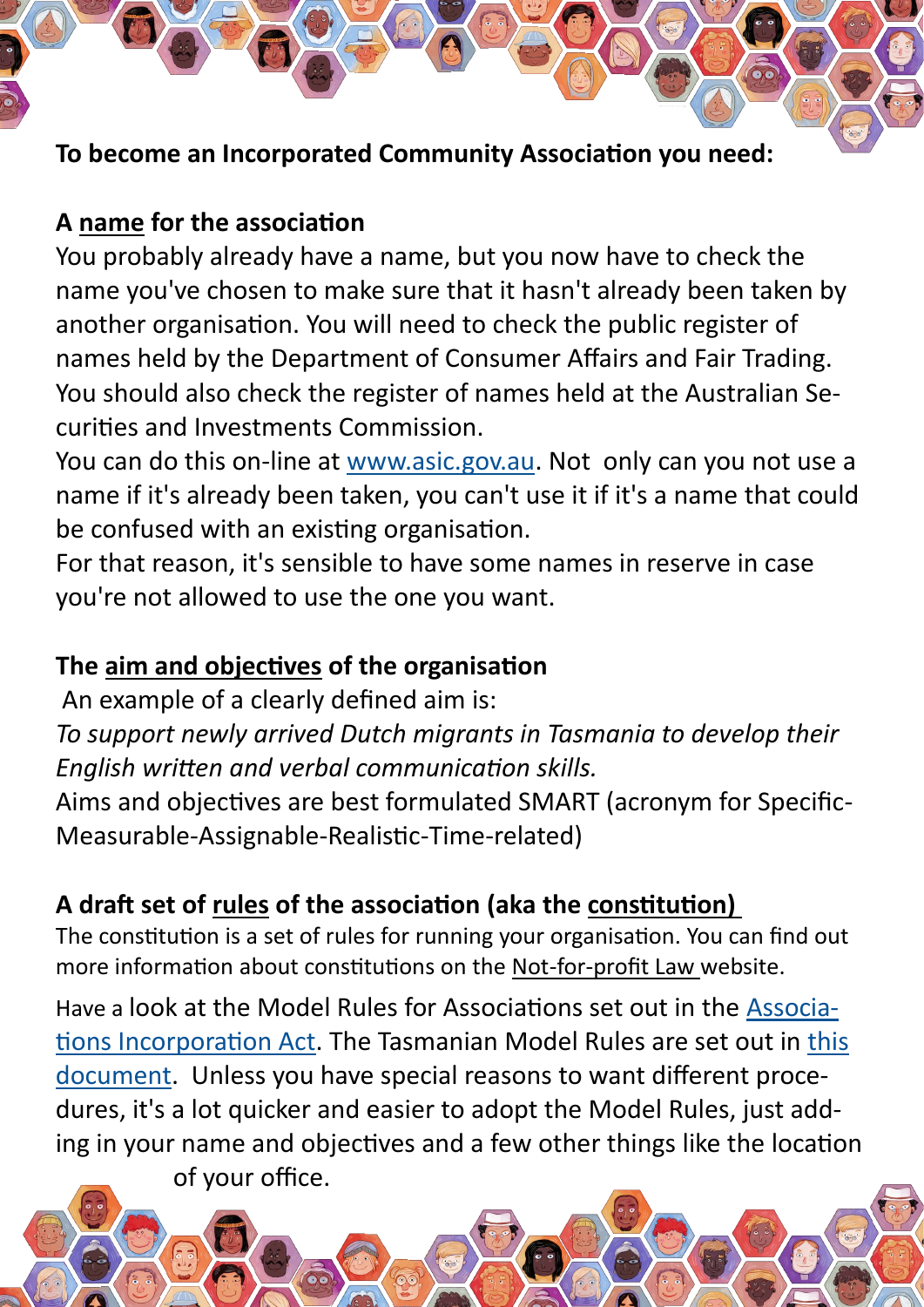#### **Meeting**

When you have all these pieces of paper you will need to organise a meeting of the community organisation to approve the Incorporation and adopt the new constitution/rules. Before the meeting you will have to identify people interested in being members and office bearers in the new association.

Type out the formal motions -

"*I move that the [name of Association] be formed, and that the [name of Association] constitution and rules be those circulated at this meeting."*

*Moved .. [name member]. Seconded [name member].*

*"I move that the [name of Association] incorporate as an incorporated association under the provisions of the Associations Incorporation Act."* 

*Moved .. [name member]. Seconded .. [name member].* 

*"I move that the [name of the new Association] be [first preference intended name], or if that name is not approved [second preference intended name], or if that name is not approved [third preference intended name]."*

*Moved .. [name member]. Seconded .. [name member].*

Arrange for one person to move each motion and another to second it.

Print out copies of the Agenda, the Motions and the Constitution for as many people as you think will come.

At the meeting you must appoint your office bearers, a Public Officer (see next page) and a person to make the application (this last person can be the same person as the Public Officer).

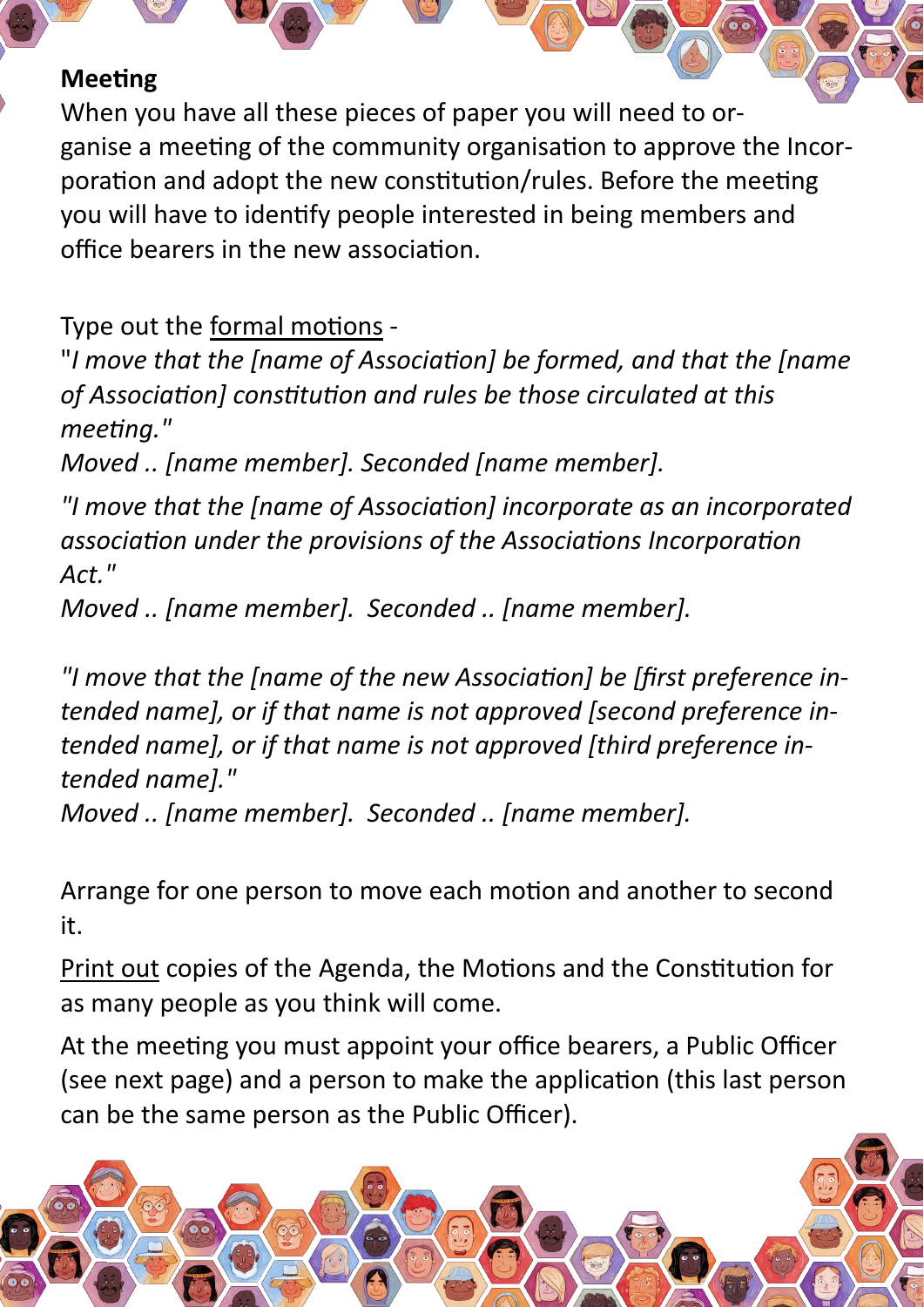

#### **Application for incorporation**

Once the public meeting has passed the resolutions to incorporate and approved the rules of the association, you have to lodge your application form. Fill out the forms for Application for Incorporation of an Association and Notice of Appointment of a Public Officer on-line [here.](http://www.consumer.tas.gov.au/forms#iaforms)

### **Incorporation - other duties**

Once your application has been approved and you received your certificate of incorporation, there are other duties to be done. Your new name (including the word "incorporated" or "inc") must appear on all your documents and publications.

## **Common Seal**

You will need a [common seal](http://www.ourcommunity.com.au/management/view_help_sheet.do?articleid=2505) (available from any maker of rubber stamps).

You must have a registered address. This can be the address of the Public Officer.

You must hold Annual General Meetings.